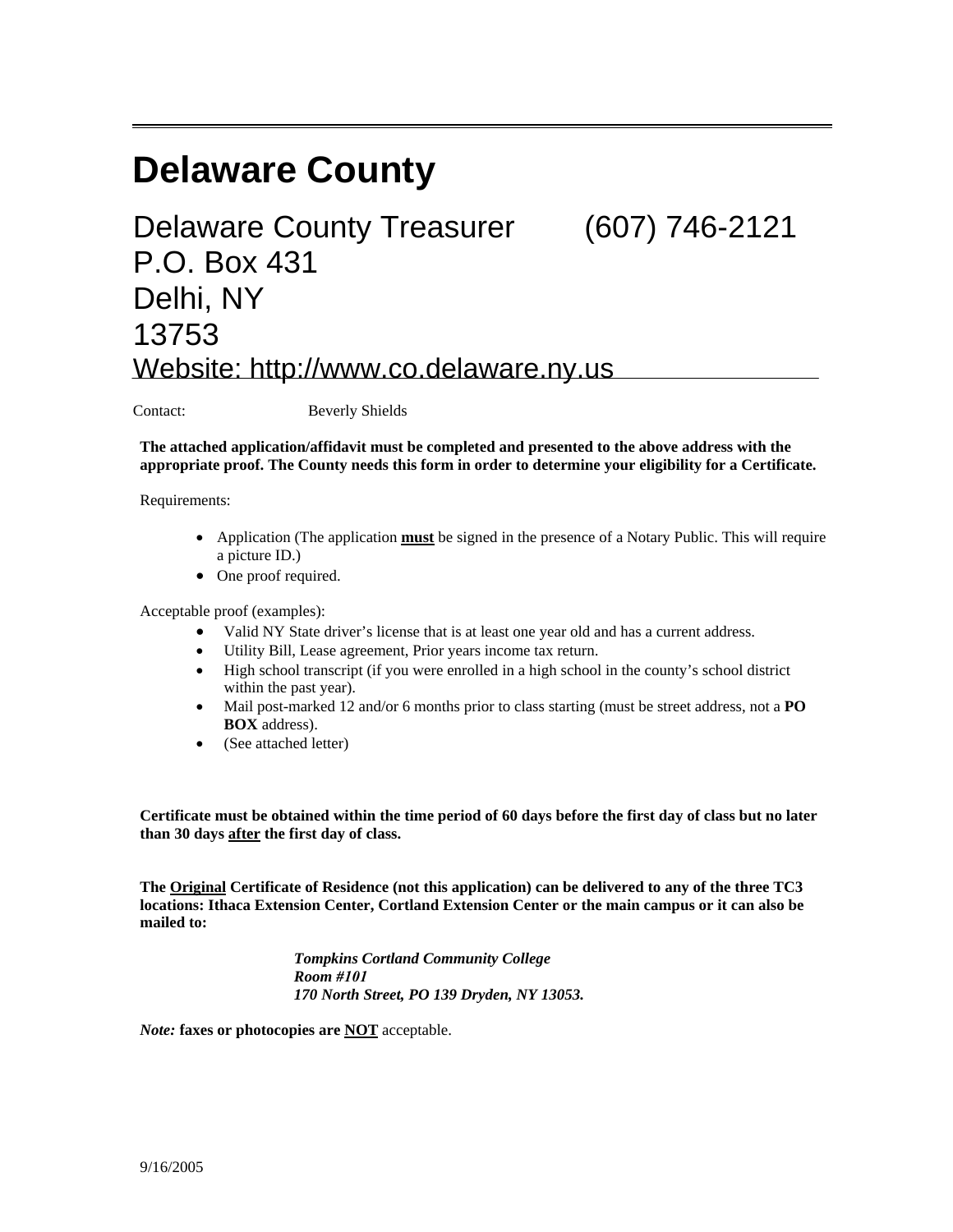## DELAWARE COUNTY TREASURER P.O. BOX 431, 111 MAIN STREET DELHI, NEW YORK 13753  $(607)$  746-2121

### BEVERLY J. SHIELDS, COUNTY TREASURER

## DELAWARE COUNTY CERTIFICATE OF RESIDENCY

A certificate of residency issued by the Delaware County Treasurer will eliminate the non-residency tuition charge. FAILURE to comply with the following will result in you being charged the non-refundable, non-resident tuition charge.

## **INSTRUCTIONS**

You may send the following to our office by mail or bring in person:

- 1. A completed notarized application. Blank forms are available at the community college and at this office.
- 2. Proof of residency. Refer to reverse side.
- 3. A note stating when the course begins.
- 4. A daytime telephone number where you may be reached.

........................

#### **SUBMISSION**

Submission must be between TWO MONTHS BEFORE and ONE MONTH AFTER. (i.e. If course starts September 1, submission period is July through September 30.)

## **QUALIFICATIONS**

You must be a resident of New York State for at least one year prior to the date of the affidavit and you must be a resident of Delaware County for 6 months prior to the date of affidavit.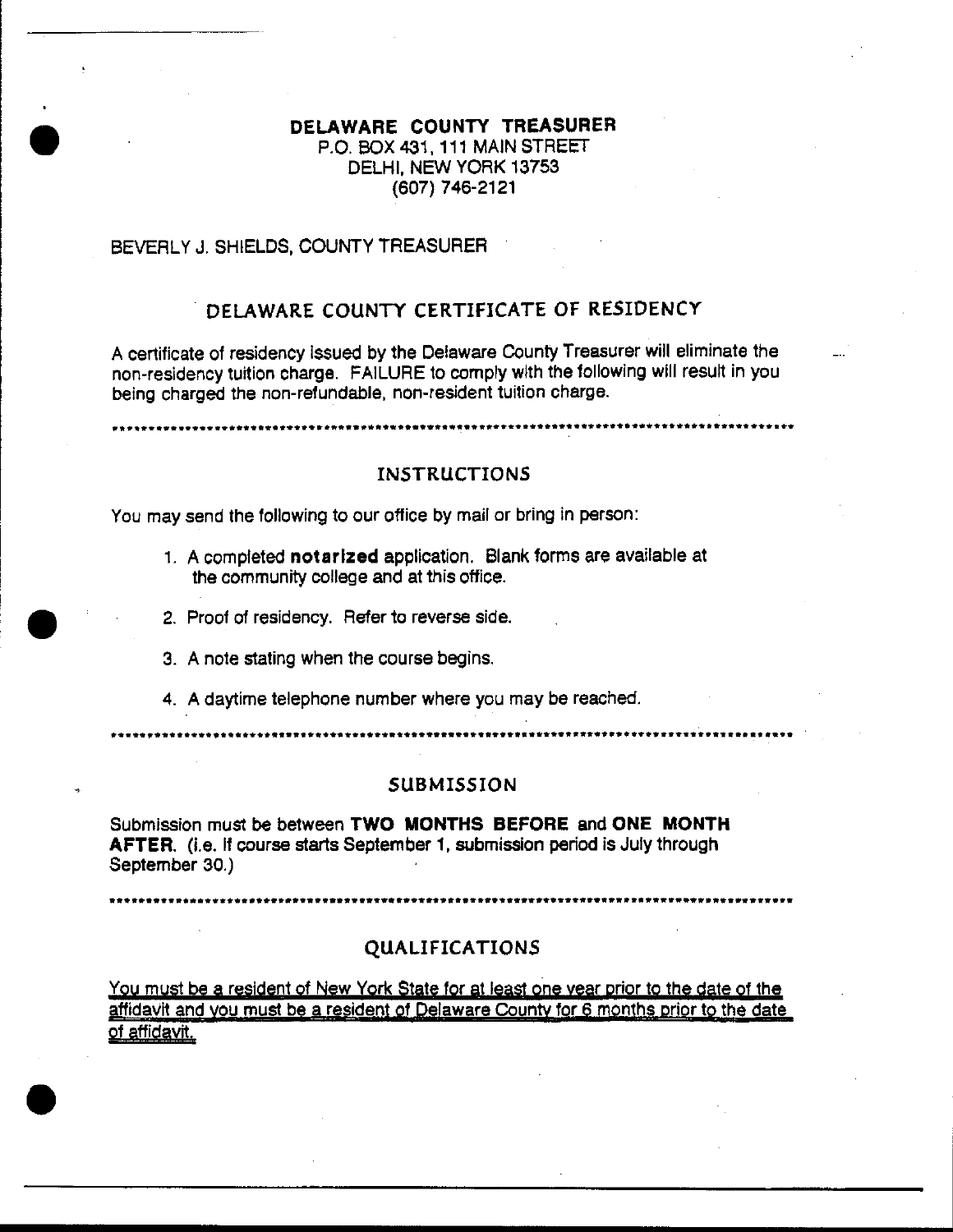## PROOF OF RESIDENCY

Satisfactory proof of residency consists of the original or copy of one of the following:

- 1. Valid New York State driver's license.
- 2. New York State Motor Vehicle ID.
- 3. Diploma from a Delaware County School District received within the last year.

## **ATTENTION**

## BE SURE TO APPLY WITHIN THE PROPER TIME SPAN

APPLICATIONS NOT FILED WITH THE COLLEGE WITHIN 30 DAYS AFTER THE COURSE BEGINS WILL NOT BE HONORED (NO TUITION PAID)